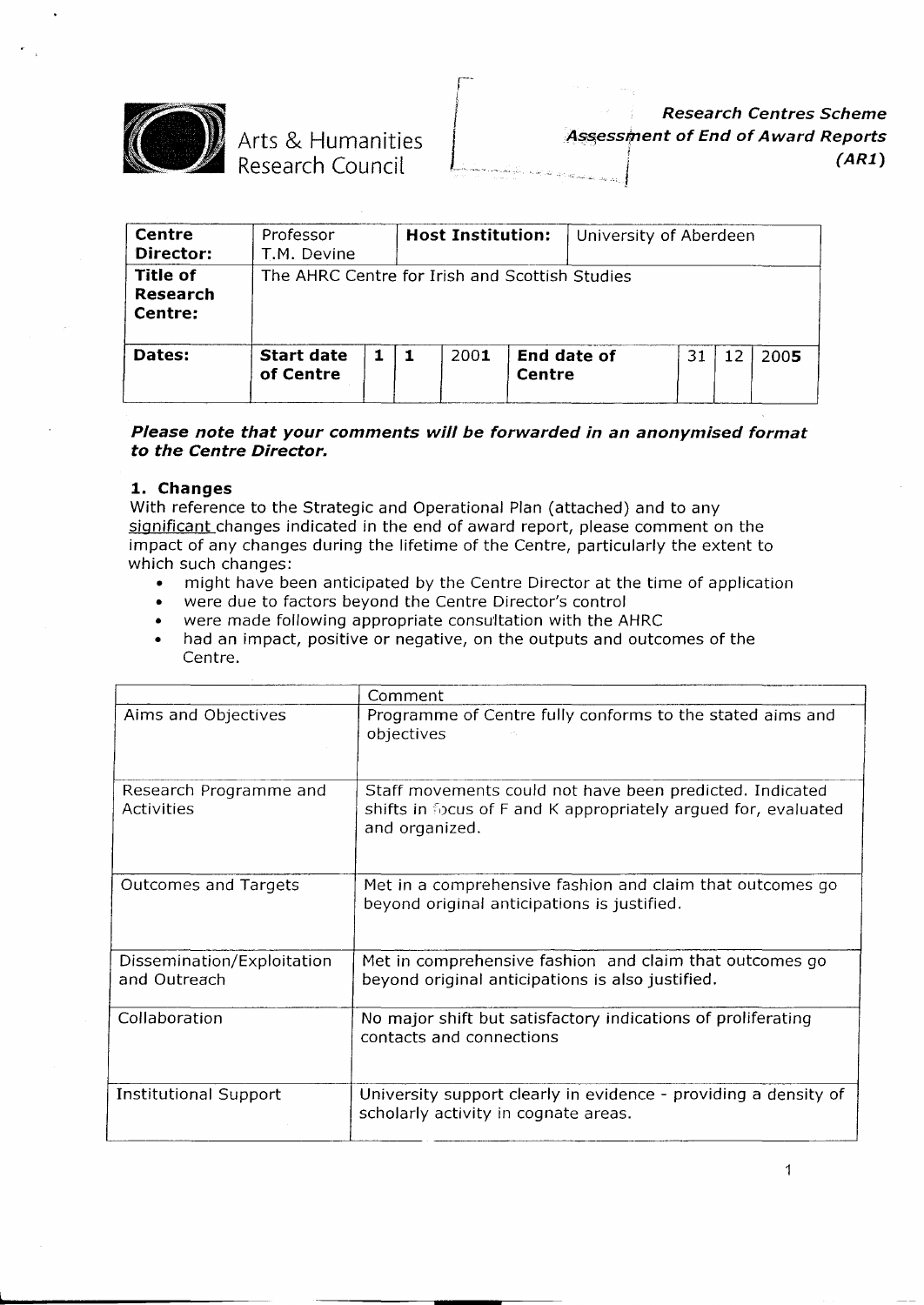| ______<br>People |           | .              |
|------------------|-----------|----------------|
|                  |           |                |
| -----            | --------- | ______<br>____ |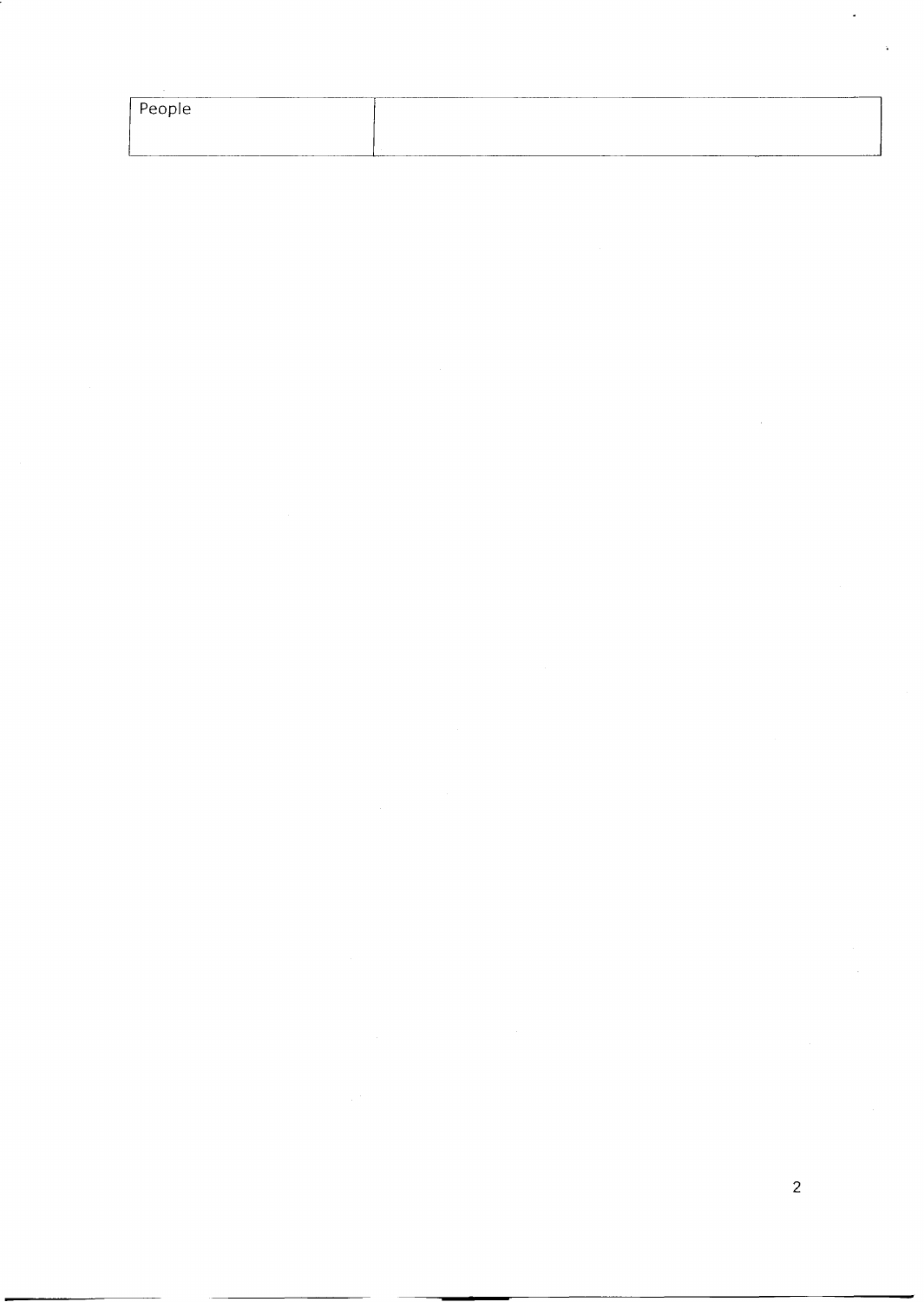# **2. Achievements**

**A.** Please comment on the main achievements or highlights of the Centre **for the final project year,** relative to those anticipated in the Centre's Strategic and Operational Plan. You are asked to comment both on those achievements that relate directly to the Centre's Strategic and Operational Plan and to any that were not anticipated when the Centre commenced. If possible, please refer to each achievement in turn as identified by the Centre Director.

| Achievements | Comments                                                                                                                                                 |
|--------------|----------------------------------------------------------------------------------------------------------------------------------------------------------|
| Publications | An impressive range of monographs. In toto they confirm the<br>vitality of the projects from which they arose and enhance the<br>standing of the Centre. |
| Training     | Wide recruitment and evidence of a group dynamic at work<br>amongst postgraduates.                                                                       |
|              | Wide range of conference activity with involvement from<br>appropriate institutions of standing within the academic field.                               |
|              | Evidence of strategic planning for future developments clearly<br>indicated.                                                                             |
|              |                                                                                                                                                          |
|              |                                                                                                                                                          |

**B.** Please comment on the main achievements or highlights of the Centre **for the whole award period,** relative to those anticipated in the Centre's Strategic and Operational Plan. You are asked to comment both on those achievements that relate directly to the Centre's Strategic and Operational Plan and to any that were not anticipated when the Centre commenced. If possible, please refer to each achievement in turn as identified by the Centre Director.

| Achievements | Comments                                                                                                                                                                                                                                                                                                                                                                                                                                                                                                                                                                                                                                                                                                                                                                                      |
|--------------|-----------------------------------------------------------------------------------------------------------------------------------------------------------------------------------------------------------------------------------------------------------------------------------------------------------------------------------------------------------------------------------------------------------------------------------------------------------------------------------------------------------------------------------------------------------------------------------------------------------------------------------------------------------------------------------------------------------------------------------------------------------------------------------------------|
|              | Looked at across the whole award period, the realisation of the<br>project objecitves is superb. The only slight slippage in a couple<br>of instances is due to factors of health. The outcome is a<br>testimony to their development and mananagement. The<br>published output sits impressively alongside the development of<br>a strong graduate school and the establishment globally of a<br>strong identity for the work of the Centre. It is easy to see that<br>the Centre could have found itself concentrating on one side of<br>its work to the detriment of another but this appears not to be<br>the case. A convincing balance has been maintained and the<br>sense of participating in a common mission has shown itself in<br>the sustained commitment to all of its aspects. |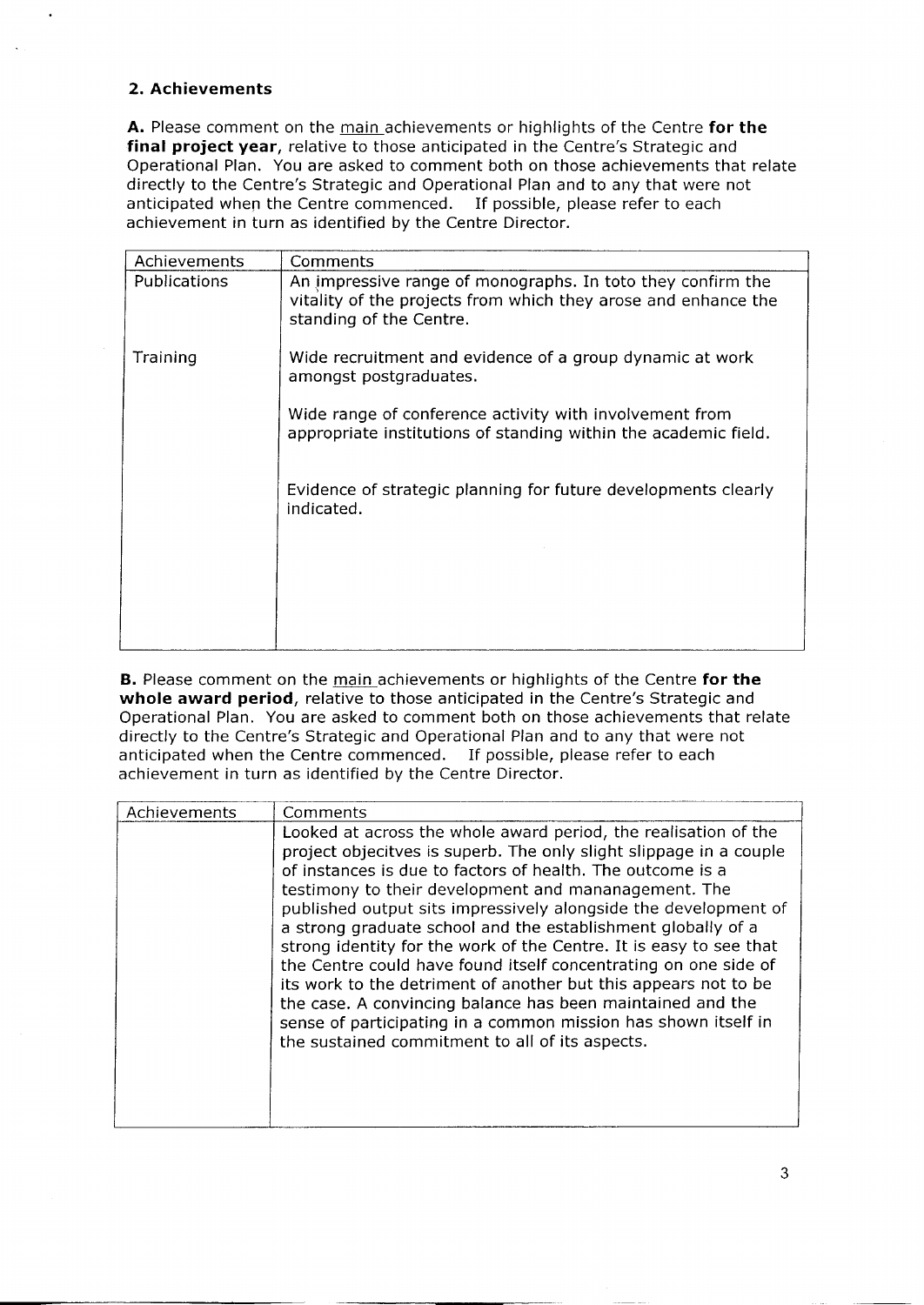# **3. Importance**

I

Please comment on the Centre Director's self-assessment of the potential importance of the Centre's research activities and how its findings will advance creativity, knowledge and understanding. Taking account of the evidence provided in the report, your comments should incorporate an evaluation of whether you consider the Centre Director's self-assessment to be credible. You should, if possible, refer separately to the potential importance to the subject area(s) as a whole, to nonacademic audiences and what the strategic impact of the Centre's achievements has been.

|                  | Comments                                                                                                                                                                                                                                                                                                                                                                                                                                                                                                                                                                                                                                                                                                                                                                                                                                                                                                                                                                                                                                                      |
|------------------|---------------------------------------------------------------------------------------------------------------------------------------------------------------------------------------------------------------------------------------------------------------------------------------------------------------------------------------------------------------------------------------------------------------------------------------------------------------------------------------------------------------------------------------------------------------------------------------------------------------------------------------------------------------------------------------------------------------------------------------------------------------------------------------------------------------------------------------------------------------------------------------------------------------------------------------------------------------------------------------------------------------------------------------------------------------|
| Subject area(s)  | The Director's self-assessment of the impact of the Centre's<br>work is entirely credible. It has brought together history,<br>language, literature and culture (in its broadest sense) in a way<br>frequently aspired to but not often achieved. It has brought an<br>impressive contribution to the inter-insular study of 'the British<br>Isles' but in that process also highlighted emigration patterns<br>and relationships on a global scale. This enterprise has ample<br>justification simply in academic terms but, for obvious reasons,<br>has a significance which extends into contemporary politics. The<br>achievement of the Centre lies in its perception of the<br>complementarity of these objective. It has not been 'narrowly'<br>academic but neither has it been driven by an external agenda.<br>There is much current academic (and more general) interest in<br>'Britishness' and the work of the Centre has ensured that the<br>Scottish-Irish dimension has appropriate prominence in<br>contemporary discussion of these issues. |
| Outside academia | Following from what has been said above, the 'public<br>dissemination' has been an impressive and fruitful aspect of the<br>Centre's work attracting the involvement of impressive figures<br>from political and academic life. One senses, too, that this has<br>not been a matter of 'one-way traffic'. That is to say the centre<br>has itself been stimulated by its 'outreach' and has been able to<br>generate a real discussion in public about matters which remain<br>of great importance to Scotland, Northern Ireland and the<br>Republic of Ireland and, indeed, the 'British Isles' as a whole.                                                                                                                                                                                                                                                                                                                                                                                                                                                  |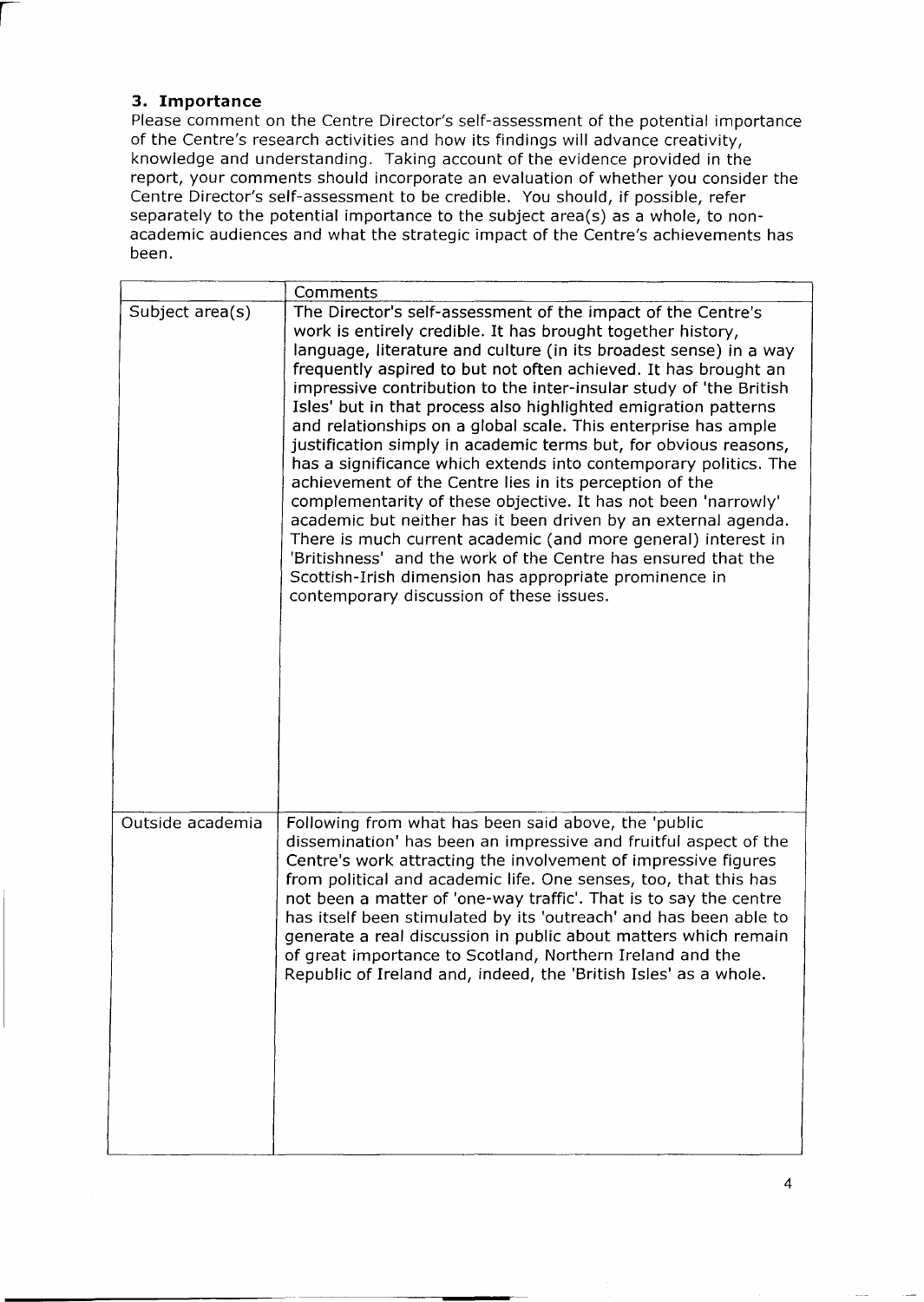| Strategic impact<br>of the Centre's<br>achievements on<br>the institutions'<br>strategies for the<br>research area | The evidence of the institution's commitment to the<br>development of the research area is clear and persuasive. There<br>has been substantial investment in high quality staff and while<br>this reviewer does not fully grasp what its identification of a<br>'core cross-College research theme' entails in terms of allocation<br>of resources there can be no doubting the seriousness of the<br>commitment in terms of physical space and intellectual effort. |
|--------------------------------------------------------------------------------------------------------------------|----------------------------------------------------------------------------------------------------------------------------------------------------------------------------------------------------------------------------------------------------------------------------------------------------------------------------------------------------------------------------------------------------------------------------------------------------------------------|

 $\mathbf{f}$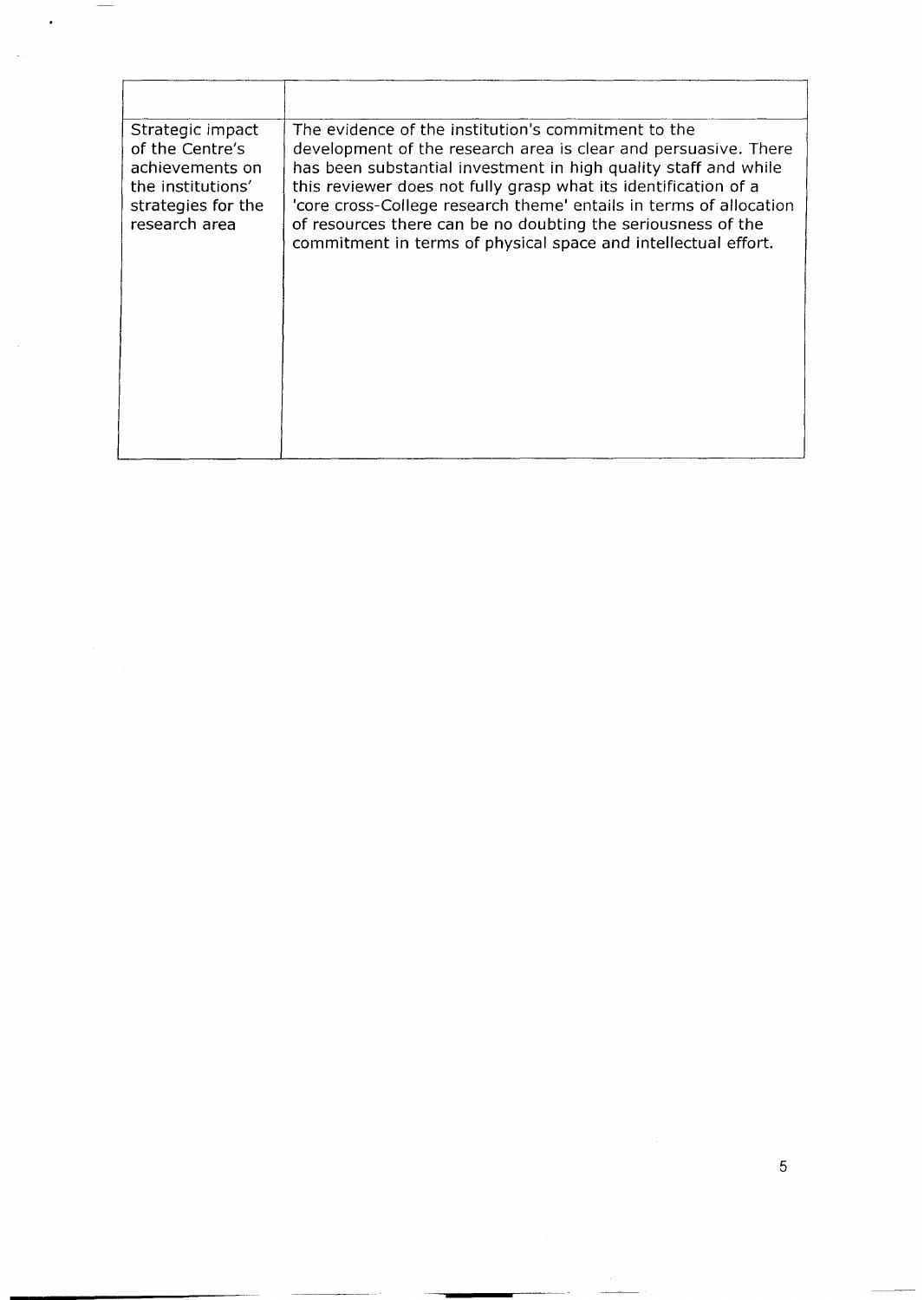# **4. Continuation: projects and structures**

r

With reference to the end of award report, please comment on the Centre Director's plans for the continuation of the AHRC-funded Research Centre after the end of AHRC funding.

The continuation programme has been carefully thought through to build on the strengths and profile established in its early phase - continuing to see a central strength in the way its academic profile relates and its outreach activities relate to each other. The 'diaspora' theme is intelligently developed further with the clear identification of a research community which would come to focus on Aberdeen as its hub and the same is true of the Research Consortium on Comparative Literatures and Languages. The striving the make the necessary intellectual connections between strands should take further what has already been part of the mission of the Centre. The particular pojects which have been identified fit coherently within these overall objectives. The 'step-change' towards 'systematic comparison' is ambitious but I am convinced that the ambience of the Centre, and the skills available, will make it possible to turn this often-expressed aspiration, in other contexts, into a reality in this one. The outline of the proposed 'linkages' between the two spines is persuasive as far as it goes but it will clearly be a major part of the responsibility of the Director to ensure that these connections do indeed become a reality rather than sink into being pious gestures.

## **S. People**

## **A. Staffing**

With reference to the end of award report, please comment on the extent to which the Centre has helped to realise the career potential of all those who were employed using funds from the AHRC Award, including both the more established academic staff working on projects/research activities, as well as researchers, project students and administrative and technical staff. Please also comment on the role of, and effectiveness of management and supervisory arrangements for, any post-doctoral researchers or project students (if applicable), including training provision.

**Comments**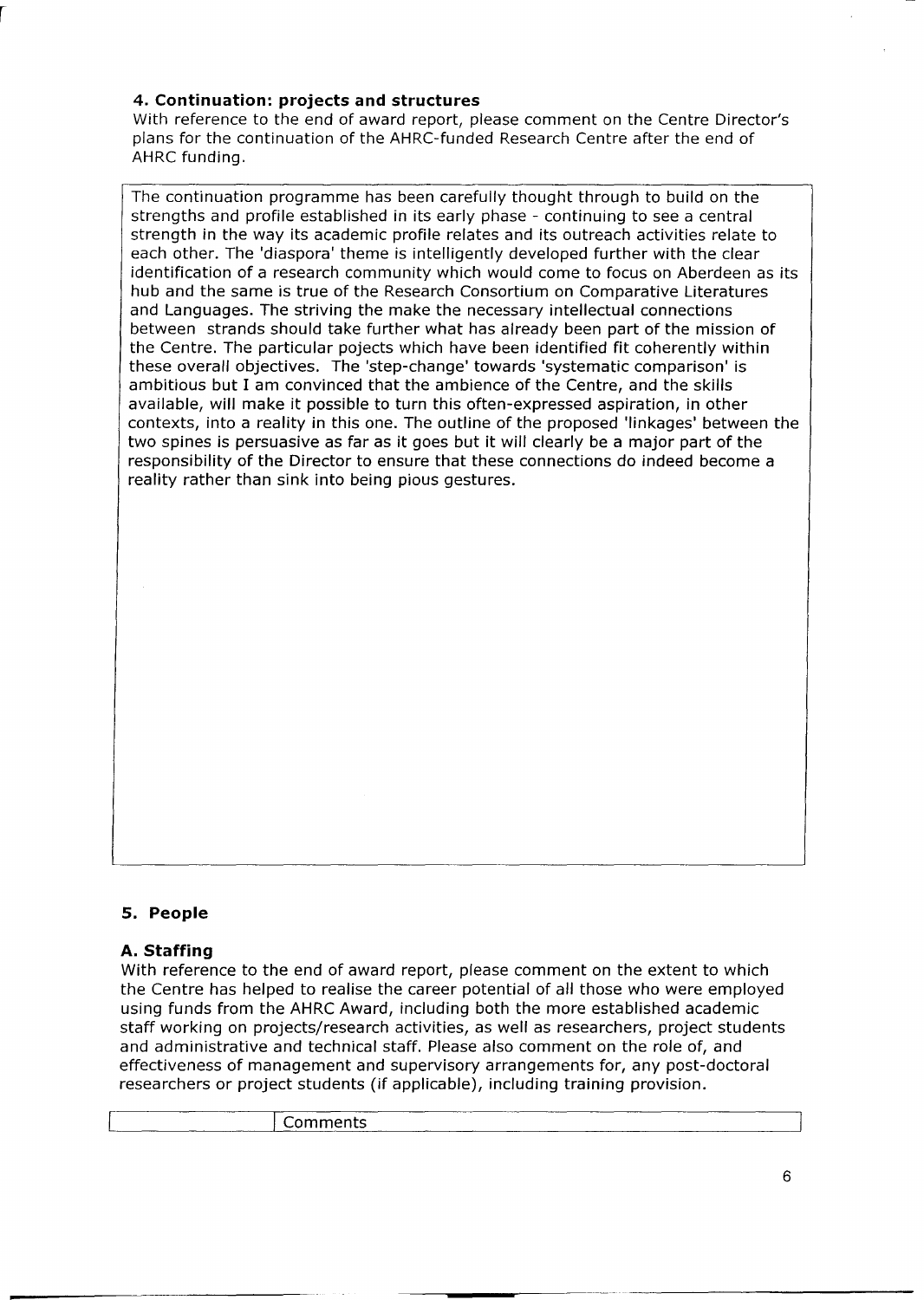| Academic,<br>technical and<br>other staff                    | So far as I am able to judge, the Centre has been appropriately<br>supportive of career development for the individuals concerned.<br>Nothing I have read suggests that there have been<br>shortcomings - a comment which also applies to the two slots<br>below - though I am obviously unable to comment on whether<br>individual staff or particular students might have concern. The<br>overall environment, and record of achievement, gives insight<br>into project mannagement which must be beneficial. |
|--------------------------------------------------------------|-----------------------------------------------------------------------------------------------------------------------------------------------------------------------------------------------------------------------------------------------------------------------------------------------------------------------------------------------------------------------------------------------------------------------------------------------------------------------------------------------------------------|
| Post-doctoral<br>researchers                                 |                                                                                                                                                                                                                                                                                                                                                                                                                                                                                                                 |
|                                                              |                                                                                                                                                                                                                                                                                                                                                                                                                                                                                                                 |
| AHRC funded PhD<br>students<br>(for Phase 2<br>Centres only) |                                                                                                                                                                                                                                                                                                                                                                                                                                                                                                                 |

#### **B. Interactions - Collaboration & Networking**

With reference to the end of award report, please comment on the range and effectiveness of the formal collaborations and the less formal networking activities within the Centre. Taking account of the evidence provided in the report, your comments should incorporate an evaluation of whether you consider the Centre Director's self-assessment of the significance of these interactions to be credible.

|                                         | Comments                                                                                                                                                                                                                                                                                                                                                             |
|-----------------------------------------|----------------------------------------------------------------------------------------------------------------------------------------------------------------------------------------------------------------------------------------------------------------------------------------------------------------------------------------------------------------------|
| Formal<br>collaborations                | The formal collaborations seem entirely to justify the statements<br>made by the Director about them. The parner institutions have<br>all made significant investment and are themselves of<br>excellentstanding. There is no doubt that collaboration is not<br>'window-dressing' but as is stated something which is 'explicit in<br>the structure of the Centre'. |
| Less formal<br>networking<br>activities | These too are impressive. A 'multiplier' effect is clearly at work.<br>The more the work of the centre gets known the more that<br>researchers across the world seek some kind of association. It is<br>difficult to be certain what thse connections amount to but<br>appropriate time and energy appears to being devoted to this<br>area.                         |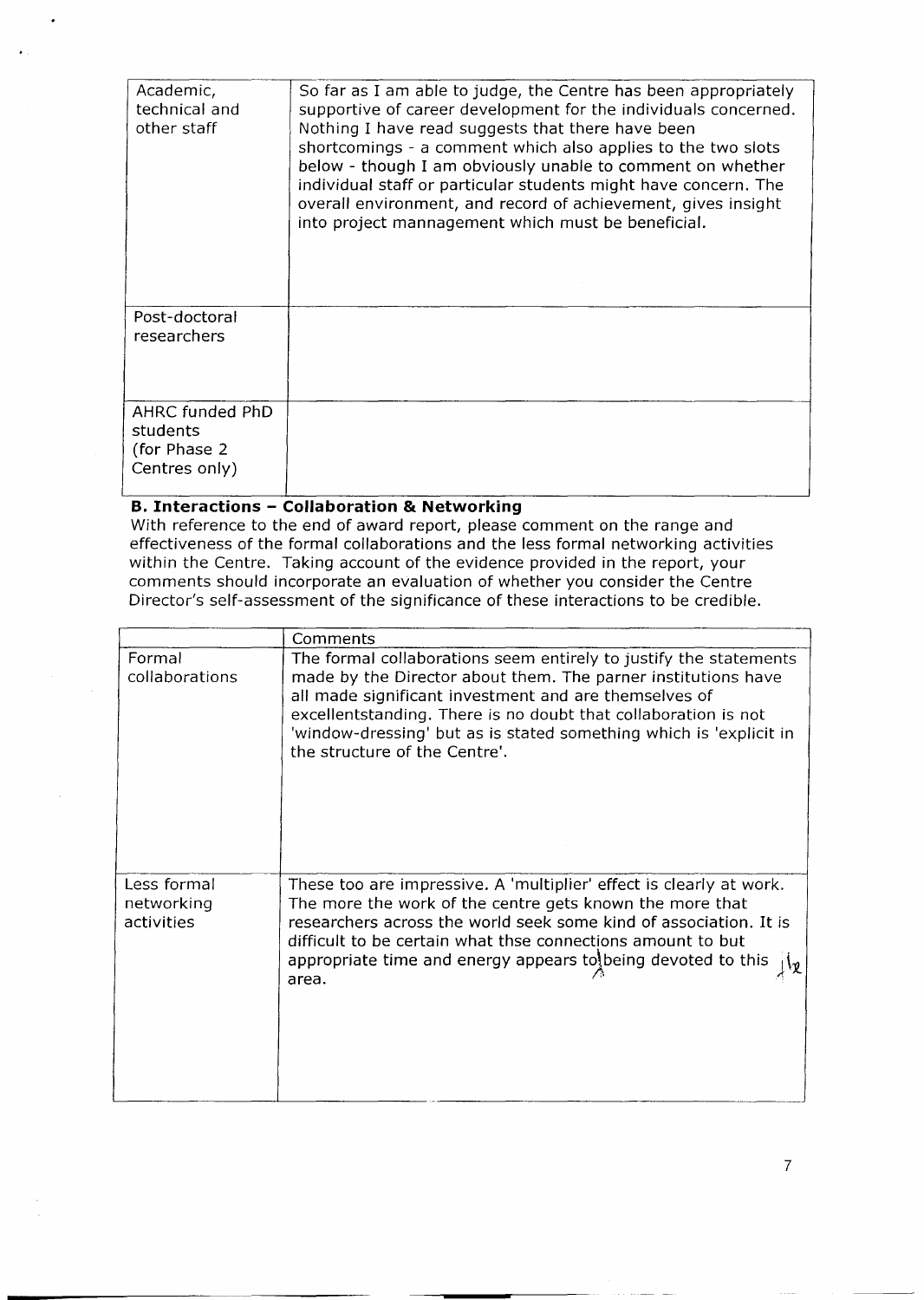## **6. Governance/Management**

## **A. Formal partnerships**

With reference to the end of award report, please comment on the Centre Director's self-assessment of the strength and weaknesses in the relationship between the host institution and the partner institution(s).

**There is no reason to question the Director's assessment of the relationship between the Centre and the partner institutions. All the factors which he adduces have combined to give real depth and mutual 'ownership'.** It **is the involvement of senior figures in the institutions in combination with the strong (and antecedent) academic connections between individuals which has made all the difference between success and failure. The absence, or malfunctioning, of anyone of the factors which have been listed could have seriously weakened the work of the Centre. My reading of their collective presence in this case is that itconstitute a shing example to the sector as a whole.**

# **B.** Structure of the Management Committee

With reference to the end of award report, please comment on the Centre Director's self assessment of how effective the Management Committee has been at overseeing the management of the Centre.

**I have no reason to question what is said about the performance of the Management Committee. From indications elsewhere it is evident that when problems have arisen they have come before the Committee for consideration and its composition has been such that it has been possible, in very large measure, to resolve them effectively.**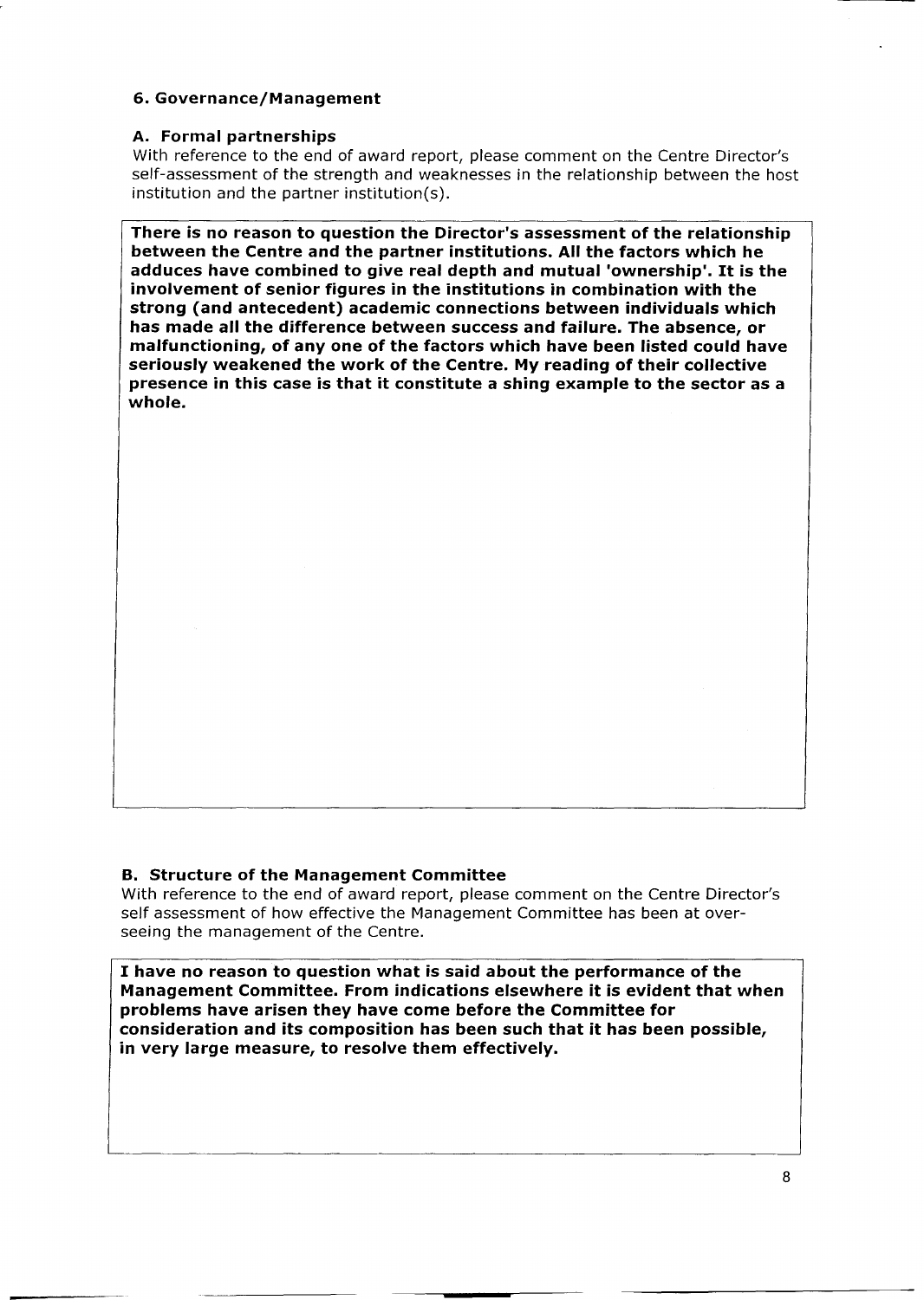### C. Academic Advisory Board

With reference to the end of award report, please comment on the Centre Director's self assessment of how valuable a contribution the Academic Advisory Board made in advising the Director and Management Committee on significant questions relating to the academic priorities of the Centre.

The Director argues that the close correlation between the original Strategic and Operational Plan and its implementation has meant that the Board has not had as much of a role as might have been expected. He draws attention to 'a good deal of duplication' between it and the Management Committee. His point, in his particular circumstances, appears to be well-made and might be worth reflecting on further. Of course, it is the fact of the close correlation which has made the AAB less important than it might be in relation to other Centres where such correlation has not been quite as close . Whether there is <sup>a</sup> more general case for re-examining the role of an AAB in relation to a Committee can perhaps only be considered in the light of observations which are received from other Centres in this respect. There are clearly issues here which need further attention as the present structure has clearly been found to be somewhat cumbersome. Equally, however, we are talking about structures which might have had a rather different function if the Director had been other than what he was. I suspect that no 'law' can be laid down here -but that is not to say that there should be 'a pause for reflection'.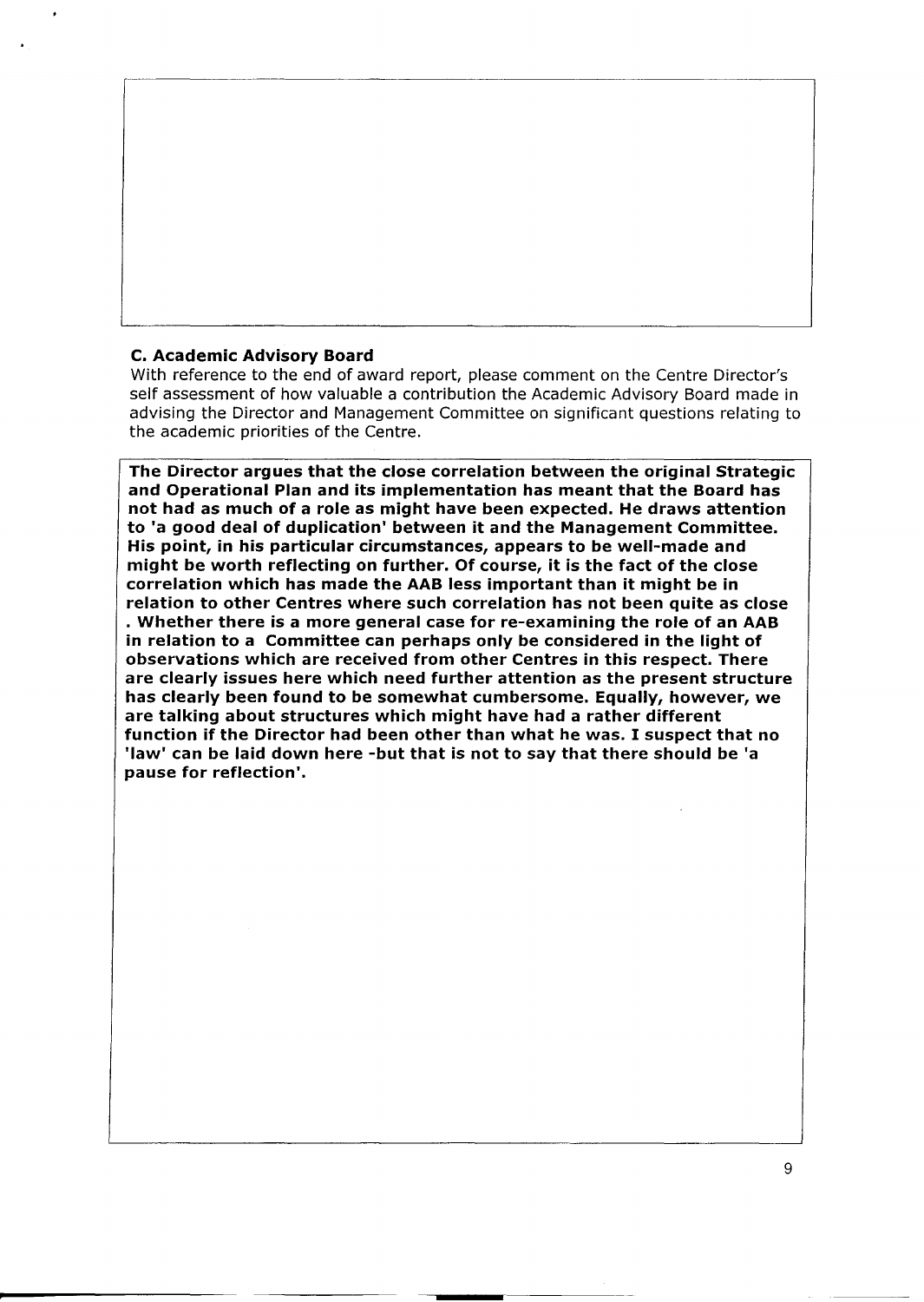# **7. Outputs/outcomes**

With reference to the end of award report, please comment on the delivery, nature and range of outputs and outcomes, considering both those that were anticipated in the original Strategic and Operational Plan (including any direct replacements) and those that were in addition to those originally envisaged.

You should also comment on the effectiveness of dissemination and knowledge engagement activities, in terms of whether they have been, or will be, adequate to make the research findings available to both the research community and any relevant audiences beyond academia. If you consider that there might be opportunities for further such engagement that could be considered by the Centre Director or by the AHRC, please highlight these below.

|                                                                                                                                                                                       | Comments                                                                                                                                                                                                                                                                                                                                               |
|---------------------------------------------------------------------------------------------------------------------------------------------------------------------------------------|--------------------------------------------------------------------------------------------------------------------------------------------------------------------------------------------------------------------------------------------------------------------------------------------------------------------------------------------------------|
| Outputs and<br>outcomes indicated<br>relative to those<br>initially anticipated<br>and/or any direct<br>replacements<br>(please refer to<br>section 7A in the End<br>of Award Report) | I can only repeat here what I have already said - there is an<br>impressive record of achievement in relation to the outcomes<br>originally anticipated. The Director's managerial role, central<br>to the effectiveness of the Centre has not been at the<br>expense of his own publication and this commitment has fed<br>through to his colleagues. |
| Outputs and<br>outcomes in addition<br>to those initially<br>anticipated (not<br>direct replacements)<br>(Please refer to<br>section 7B in the End<br>of Award Report)                | While these additional outputs and outcomes naturally vary<br>from project to project, the 'knock-on' effect has in some<br>cases been quite staggering and overall is comfortably above<br>what might have been anticipated.                                                                                                                          |
| Effectiveness of<br>dissemination and<br>knowledge<br>engagement<br>activities                                                                                                        | The dissemination, in a wide variety of contexts, is very<br>effective.                                                                                                                                                                                                                                                                                |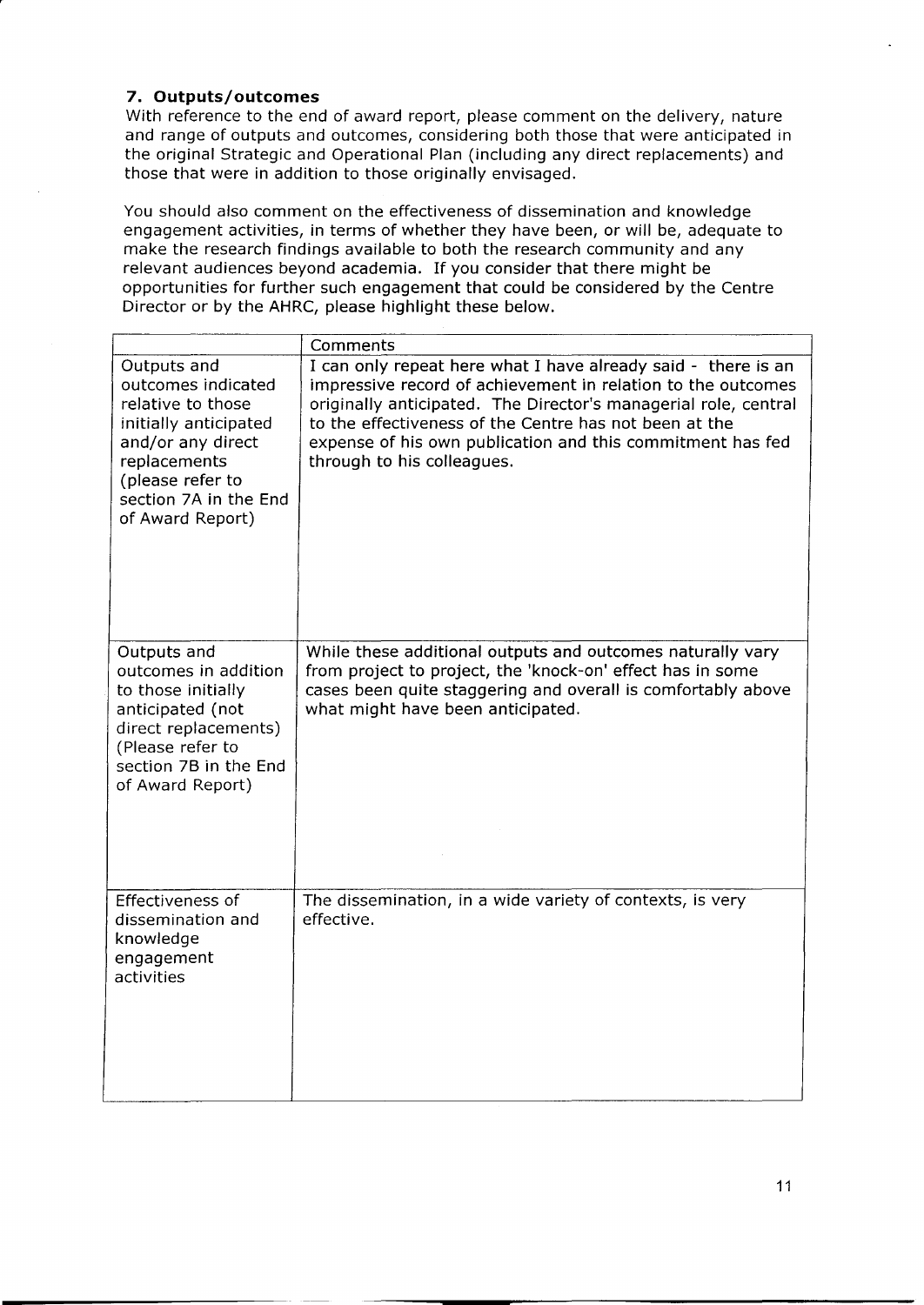| Please list any       | I am at a loss, looking at the range of activities engaged in |
|-----------------------|---------------------------------------------------------------|
| further opportunities | and the contacts made - press, media, 'public life' - to      |
| for dissemination     | identify 'further opportunities'. It may be, however, that    |
| and knowledge         | there is further scope for dissemination through appropriate  |
| engagement            | contacts with Churches Together in Britain and Ireland and    |
| activities            | individual church bodies - again for obvious reasons.         |
|                       |                                                               |